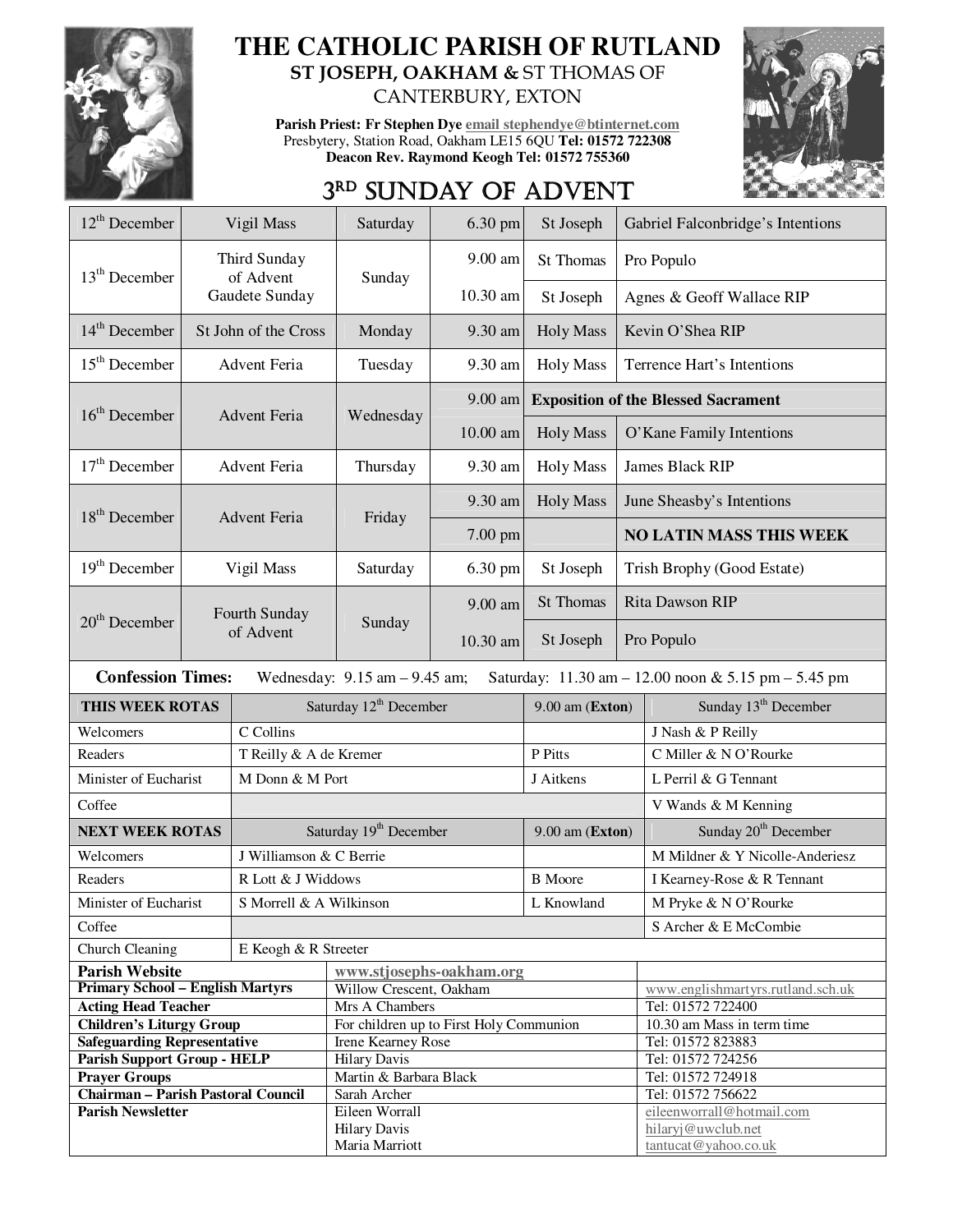**PLEASE PRAY FOR THE FOLLOWING WHO ARE ILL:** *Colleen Lully, Mary Hurst, Bernadette Wilkinson, Pearl Duffy, Mary Crump, Sarah Ennis, Marie-Jeanne Lloyd-Hughes, Eileen Cox, Enid Wootton, Susan Healey, Helen Reilly, Stephen Walters, Christopher Brown, Elizabeth Brown, John O'Brien, Maura & Mike Goulding, Philip Quinn, Simon Duncan, Fiona Ruddle, Theresa Thompson, Patricia Slater, Monique Pryke, Tim Maskell, Elisabeth Simpson, Claire Smith, Peter Tookey, Bill Hiscocks, Sharon Larkworthy, Mark Smith, Tim White, Helena Woolford, Megan Owens, Veronica Wands, Robert Johnstone, Monica Holt, Tricia Brophy, Michael Rimmer, John Rhodes, Elizabeth Fay, Myra Smith, Mike Ellis, Rhona Morris & John Widdows*

#### **Anniversaries**

*Gladys Reuse, Agnes Wallace, Willott Graczyk, John Patrick O'Shea, Monica Joyce, Pauline Goater, Evelyn Bush, Helen Cooke, Charles Hobbs, Margaret Battersly & Thomas Wilson* 

| <b>Last Week's Collection</b><br>£202.58<br>Loose Plate<br>£181.75<br>Envelopes<br>S/O<br>£540.00<br>£924.33<br>Totals<br>Don't forget to join us for<br>Coffee after Mass<br>on Wednesday and<br>Sunday.<br><b>Sunday Masses at Uppingham</b> in<br>the School Chapel at 12.15 pm:<br>Dates for 2016 to be confirmed<br><b>Retiring Collection</b> this weekend<br>for New and Poor parishes                                                                                                                                                                                                                                                                                                                                                                                                                                                                                                  | spiritual works of mercy, i.e. our love in action.<br>mercy.<br><b>The Seven Spiritual Works of Mercy</b><br>Counselling the doubtful<br>1.<br>2.<br>Instructing the ignorant<br>3.<br>Caring about sinners<br>4.<br>Comforting the afflicted<br>5.<br>Forgiving offences<br>6.<br>Bearing wrongs patiently<br>7.<br>Praying for the living and the dead | The Year of Mercy announced by Pope Francis began officially on 8 <sup>th</sup> December 2015 and<br>continues until $20th$ November 2016. His intention is that the "balm of mercy" should reach<br>everyone and that this would be a sign that the Kingdom of God is present in our midst. As well<br>as an opportunity for our own spiritual growth, it is also a time to reflect upon the corporal and<br>There is a Diocesan website: www.bemerciful.co.uk which will be a hub for events and<br>activities during the year. Bishop Patrick would like each parish and each school to reflect upon<br>what they are already doing through the lens of mercy and then undertake one further act of<br><b>The Seven Corporal Works of Mercy</b><br>1. Feeding the Hungry<br>2. Giving drink to the thirsty<br>3. Clothing the naked<br>4. Welcoming the stranger<br>5. Visiting the sick<br>6. Visiting the imprisoned<br>7. Burying the dead |  |  |  |  |
|------------------------------------------------------------------------------------------------------------------------------------------------------------------------------------------------------------------------------------------------------------------------------------------------------------------------------------------------------------------------------------------------------------------------------------------------------------------------------------------------------------------------------------------------------------------------------------------------------------------------------------------------------------------------------------------------------------------------------------------------------------------------------------------------------------------------------------------------------------------------------------------------|----------------------------------------------------------------------------------------------------------------------------------------------------------------------------------------------------------------------------------------------------------------------------------------------------------------------------------------------------------|--------------------------------------------------------------------------------------------------------------------------------------------------------------------------------------------------------------------------------------------------------------------------------------------------------------------------------------------------------------------------------------------------------------------------------------------------------------------------------------------------------------------------------------------------------------------------------------------------------------------------------------------------------------------------------------------------------------------------------------------------------------------------------------------------------------------------------------------------------------------------------------------------------------------------------------------------|--|--|--|--|
| <b>Prepare well</b> for the Birth of Our Lord by making a good confession.<br>There are five Penitential Services in the Grantham Deanery as follows:<br><b>Deanery Penitential Services</b><br>Tues $15th$ December:<br>Weds 16 <sup>th</sup> December:<br>Thurs 17 <sup>th</sup> December:<br>Friday 18 <sup>th</sup> December:<br>Sunday 20 <sup>th</sup> December:                                                                                                                                                                                                                                                                                                                                                                                                                                                                                                                         | St Gilbert's, Bourne at 7.00 pm<br>St Mary's, Grantham at 7.00 pm<br>St John's, Melton at 7.00 pm<br>St Augustine's, Stamford at 7.00 pm<br>St Joseph's, Oakham at 4.00 pm                                                                                                                                                                               | Are you involved in your Parish Confirmation<br><b>programme?</b> Are you in need of new resources, support,<br>ideas and inspiration? Then join others from across the<br>Diocese at The Briars Retreat Centre, on Friday 15 <sup>th</sup> to<br>Sunday 17 <sup>th</sup> January 2016. Retreat will begin with supper at<br>6.30 pm on the Friday and finish at 2.00 pm after lunch on the<br>Sunday. For more details, please contact Teresa on 01773<br>852044 or bookings@ncdys.com.                                                                                                                                                                                                                                                                                                                                                                                                                                                         |  |  |  |  |
| Parish Christmas Card is available to sign. Rather than send<br>individual cards to parish friends why not send greetings in the parish<br>card and donate the money saved to Mary's Meals. (Any money<br>raised before the $28th$ December the government will double).                                                                                                                                                                                                                                                                                                                                                                                                                                                                                                                                                                                                                       |                                                                                                                                                                                                                                                                                                                                                          | We welcome English Martyrs School (Years 3, 4, 5 and 6)<br>to St Joseph's for their carol service on Wednesday 16 <sup>th</sup><br>December at 5.45 pm.<br>Everyone is welcome!                                                                                                                                                                                                                                                                                                                                                                                                                                                                                                                                                                                                                                                                                                                                                                  |  |  |  |  |
| <b>First Holy Communion</b> Preparation classes for Holy Communion<br>will commence mid-January. More details will follow later. Forms to<br>be filled in by parents will be in the church porch in a couple of weeks.                                                                                                                                                                                                                                                                                                                                                                                                                                                                                                                                                                                                                                                                         |                                                                                                                                                                                                                                                                                                                                                          | Foodbank Christmas Hampers A big thank you to all who<br>contributed to the Foodbank Christmas hampers. £320 was<br>collected and has now been sent to the Foodbank.                                                                                                                                                                                                                                                                                                                                                                                                                                                                                                                                                                                                                                                                                                                                                                             |  |  |  |  |
| Parish Concert and Social Evening will take place on Thursday 17 <sup>th</sup><br>December at 7.00 pm. Please come and enjoy a relaxed evening of<br>music and song followed by a shared table in the Meeting Room.<br>Everyone welcome.                                                                                                                                                                                                                                                                                                                                                                                                                                                                                                                                                                                                                                                       |                                                                                                                                                                                                                                                                                                                                                          | Christmas Hamper Raffle in aid of Mary's Meals. Tickets<br>priced £1 will be on sale after Masses this weekend $12^{th}/13^{th}$<br>December. Winning ticket will be drawn after the Christmas<br>Concert on Thursday $17th$ December.                                                                                                                                                                                                                                                                                                                                                                                                                                                                                                                                                                                                                                                                                                           |  |  |  |  |
| Priest, Prophet and King – A series of three Advent Reflections by Bishop Robert Barron This series of reflections by Bishop<br>Robert Barron is the ideal way to prepare to welcome Jesus anew this Christmas. Who was Jesus, the child in the manger, who grew up to<br>become an itinerant preacher whom many called the Messiah? Through this deeply biblical program, you will come to understand Jesus<br>better, become more familiar with Scripture, and understand your own call to be priest, prophet, and king; the mission that you received<br>when you were baptised. Bishop Barron uses biblical insights and engaging stories and affirms that we see Jesus most clearly through the<br>lens of the Old Testament. To be held in the Meeting Room on Wednesday $2^{nd}$ , $9^{th}$ and $16^{th}$ December at <b>7.45 pm (Please note change of</b><br>time.) Not to be missed. |                                                                                                                                                                                                                                                                                                                                                          |                                                                                                                                                                                                                                                                                                                                                                                                                                                                                                                                                                                                                                                                                                                                                                                                                                                                                                                                                  |  |  |  |  |
| <b>Appeal</b> I am desperately looking for a car seat for a 1 year old<br>for December/January. Would prefer one that fits inside a<br>seatbelt, but anything would be good. Please contact me either                                                                                                                                                                                                                                                                                                                                                                                                                                                                                                                                                                                                                                                                                          |                                                                                                                                                                                                                                                                                                                                                          | $200$ Club<br><b>October Winners</b><br><b>November Winners</b><br>Patricia Venn<br>Ken Williamson<br>1st Prize<br><b>Janet Chalmers-Stevens</b><br>2nd Prize<br>Evelyn Rees                                                                                                                                                                                                                                                                                                                                                                                                                                                                                                                                                                                                                                                                                                                                                                     |  |  |  |  |

*A very warm welcome to all our visitors this weekend* 

3rd Prize Mrs E Cox Veronica Wands

at Mass or on 01572 759153. Siobhan Taylor